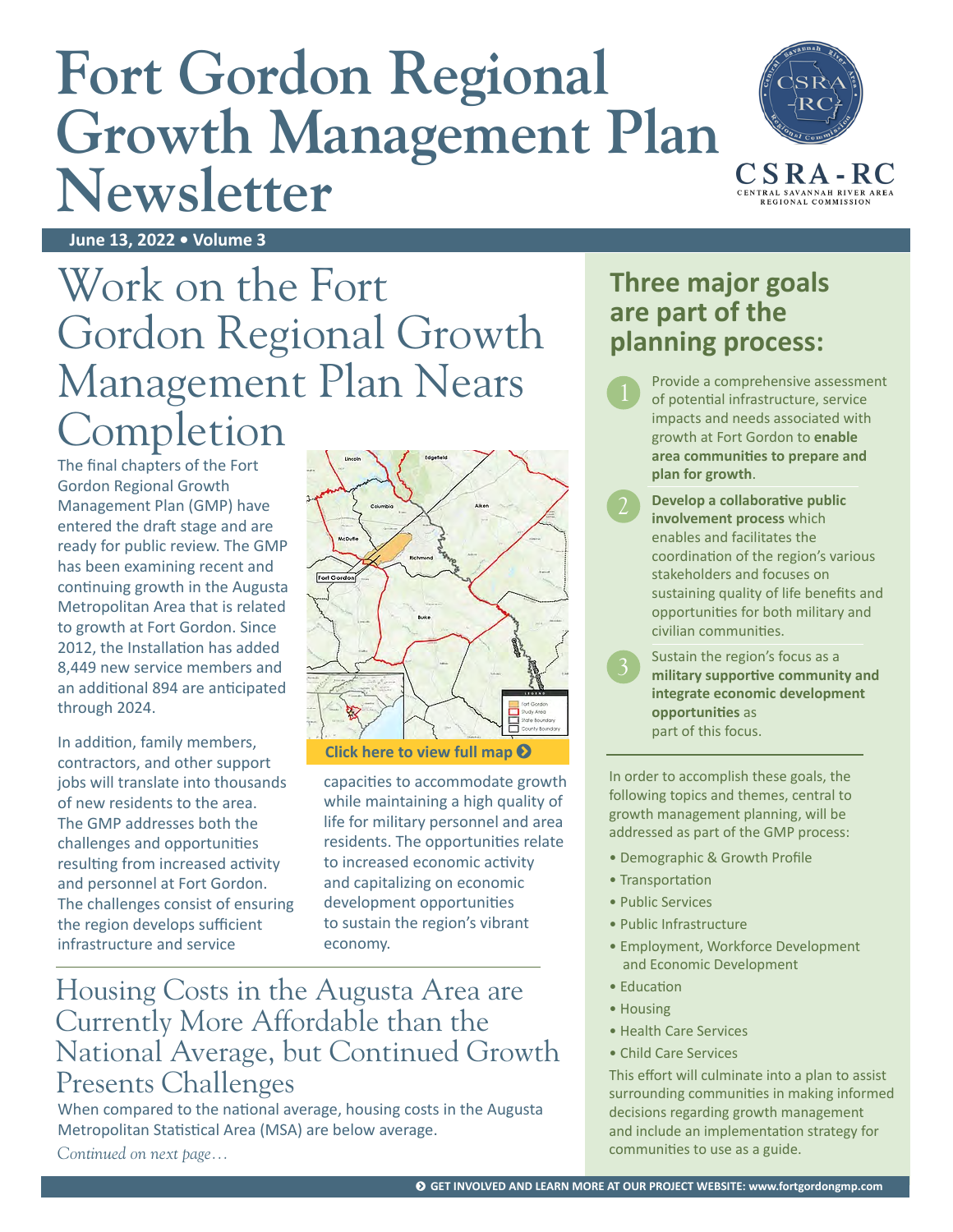#### *Continued Growth Presents Challenges, continued from Page 1*



**2021 Housing Tenure and Vacancy**

However, Fort Gordon plays a significant role in tightening the demand for housing. There are limited housing options on the Installation, and military personnel and their families are seeking housing outside of the Installation.

**In all three of the MSA's fastest-growing counties, Aiken, Columbia, and Augusta-Richmond, the average cost, sale price, and size of home have increased since 2014.** While the average price per home for each of these counties varies, sales prices for all price areas have risen, indicating that housing is becoming more

expensive in the area. Burke County is experiencing a nearly zero percent vacancy rate. As the expansion of the Alvin W. Vogtle Electric Generating Plant has expanded, the demand for housing in this area has exceeded supply.

As a result, median home values rose 22% between 2000 and 2017, and median rent has increase 36% during the same time period. To address rising prices, and demand for additional housing units, local governments have employed a range of housing strategies. These strategies include comprehensive plan policies, incentives, and coordination with the private sector providing housing.

#### **To ensure an adequate supply of diverse and affordable housing, a number of strategies are recommended:**

- Identify and create a regional housing leadership team
- Engage with area housing developers
- Create a priority land set-aside
- Increase the availability of missing middle housing
- Create affordable housing incentives
- Create housing transition zones

For additional information on housing assessments and the recommendations, please see the draft chapter on the project website.

**Click here to read the Chapter** 

# Additional Child Care Facilities Needed to Support Growth

Military families are more likely than the general population to have children under the age of six, with 21% of military households having at least one child in this age range. New military households arriving in an area will likely increase the demand for childcare.

#### **There are several challenges associated with population growth in the child care industry in the Augusta area, including:**

- Shortage of 24-hour capacity for military personnel
- Affordability
- Employee hiring and retention
- Quality of child care

There are a variety of recommendations to meet these challenges, including **creating more child care facilities, increasing awareness of what makes a quality child care facility, retaining existing child care facilities, increasing affordability, and increasing the sustainability of careers in child care.** 

For additional information on childcare assessment recommendations, please see the draft chapter on the project website.

**Click here to read the Chapter** 





#### **Nationwide Active Duty Military**